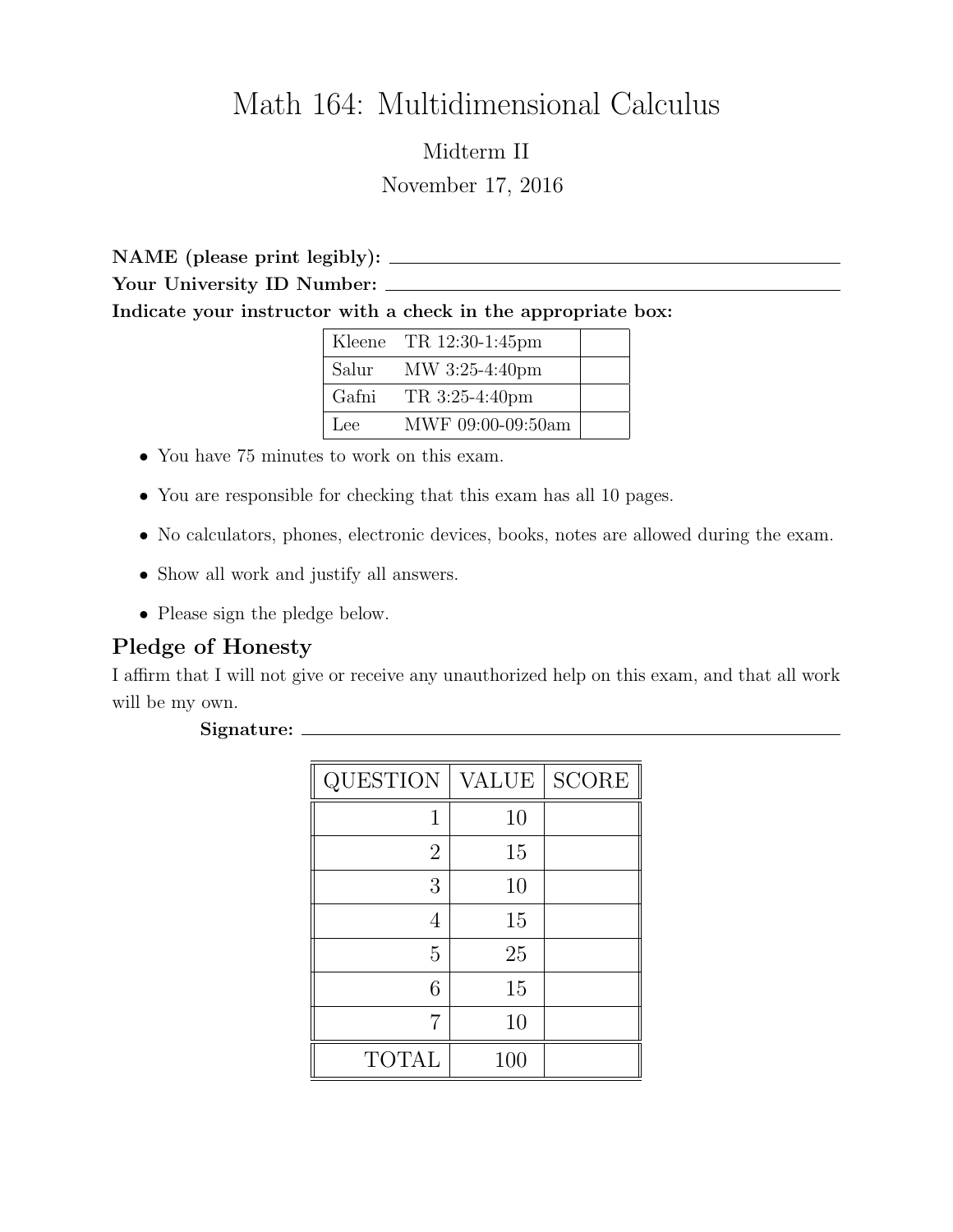## 1. (10 points) Consider the function

$$
f(x, y, z) = \frac{2x^2}{x + z} + x^2 y^2 e^z - xy \sin(z) + \frac{e^{\sqrt{x + y}}}{\cos(xy)}.
$$

Evaluate the third order partial derivative  $f_{xyz}(1, 1, 0)$ .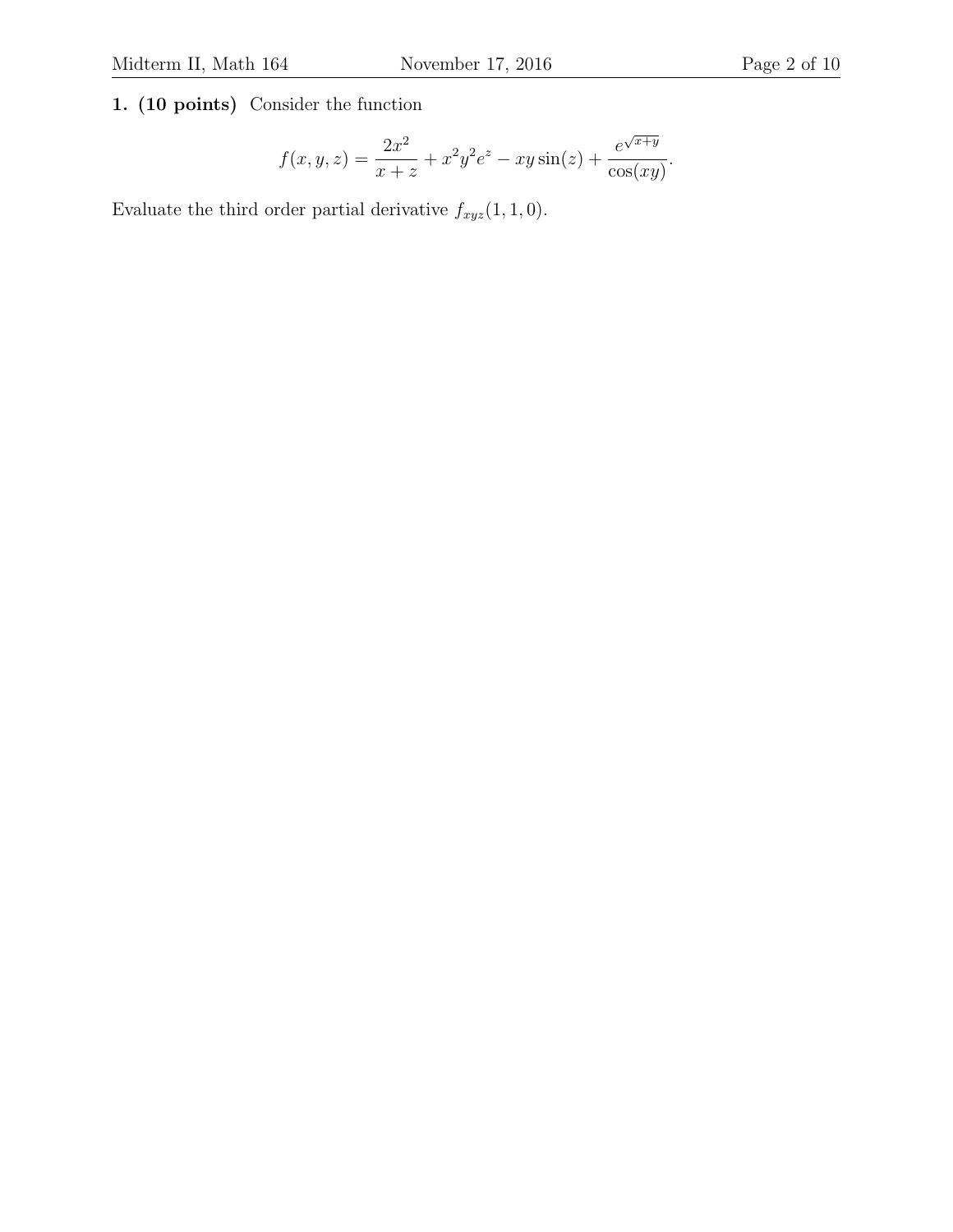2. (15 points) Let  $f(x, y)$  be given by

$$
f(x, y) = 4 - \ln(xy - 9) + x^2 \cos(\pi y).
$$

a) Explain why  $f(x, y)$  is differentiable at  $(5, 2)$ .

b) Find an equation for the linearization of  $f$  at the point  $(5, 2)$ , and use it to estimate the value of  $f$  at the point  $(5.05, 1.98)$ .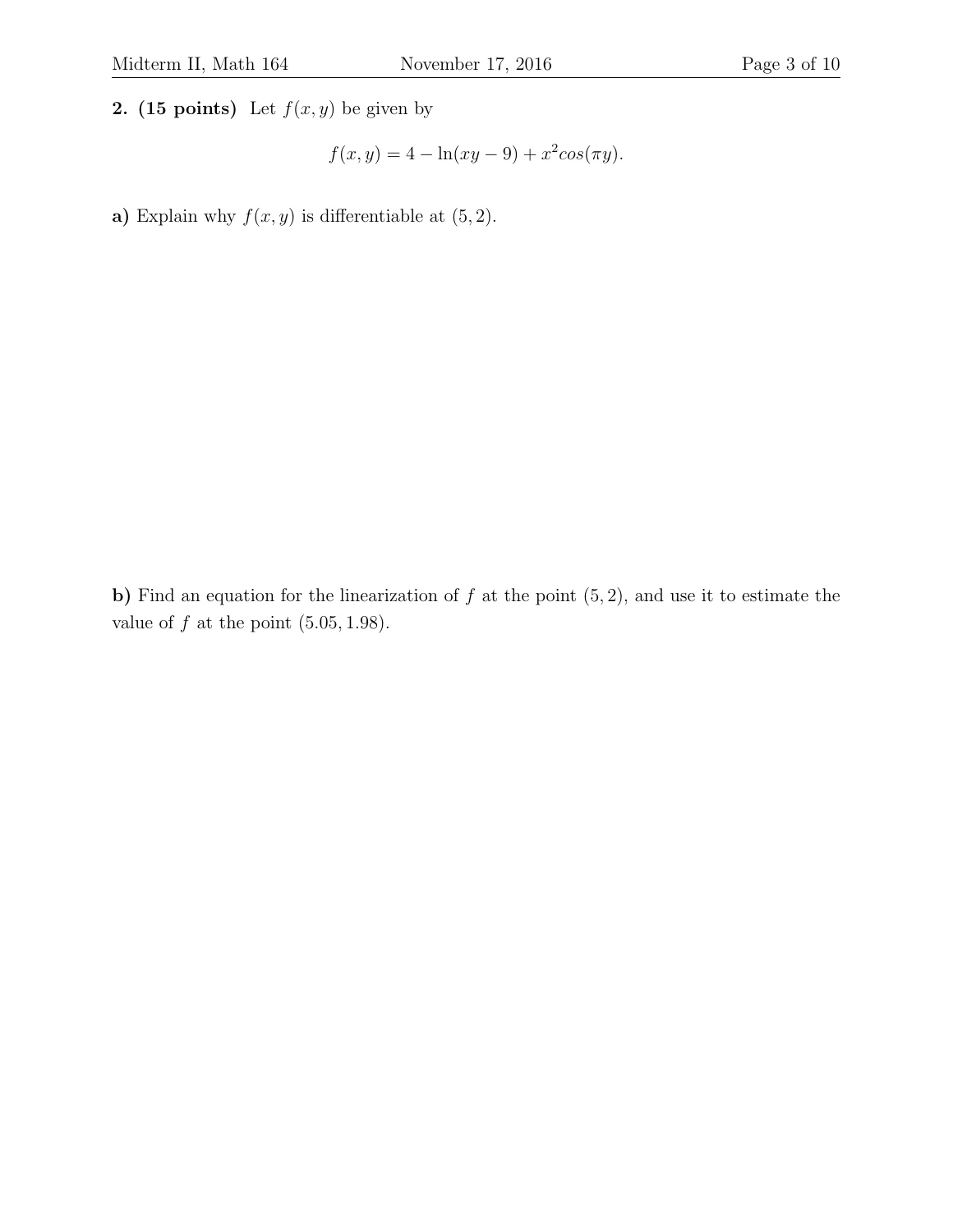**3.** (10 points) Write an equation for the tangent plane to the surface  $x^2 + 2y^2 + 3z^2 = 6$ at the point  $(1, 1, 1)$ .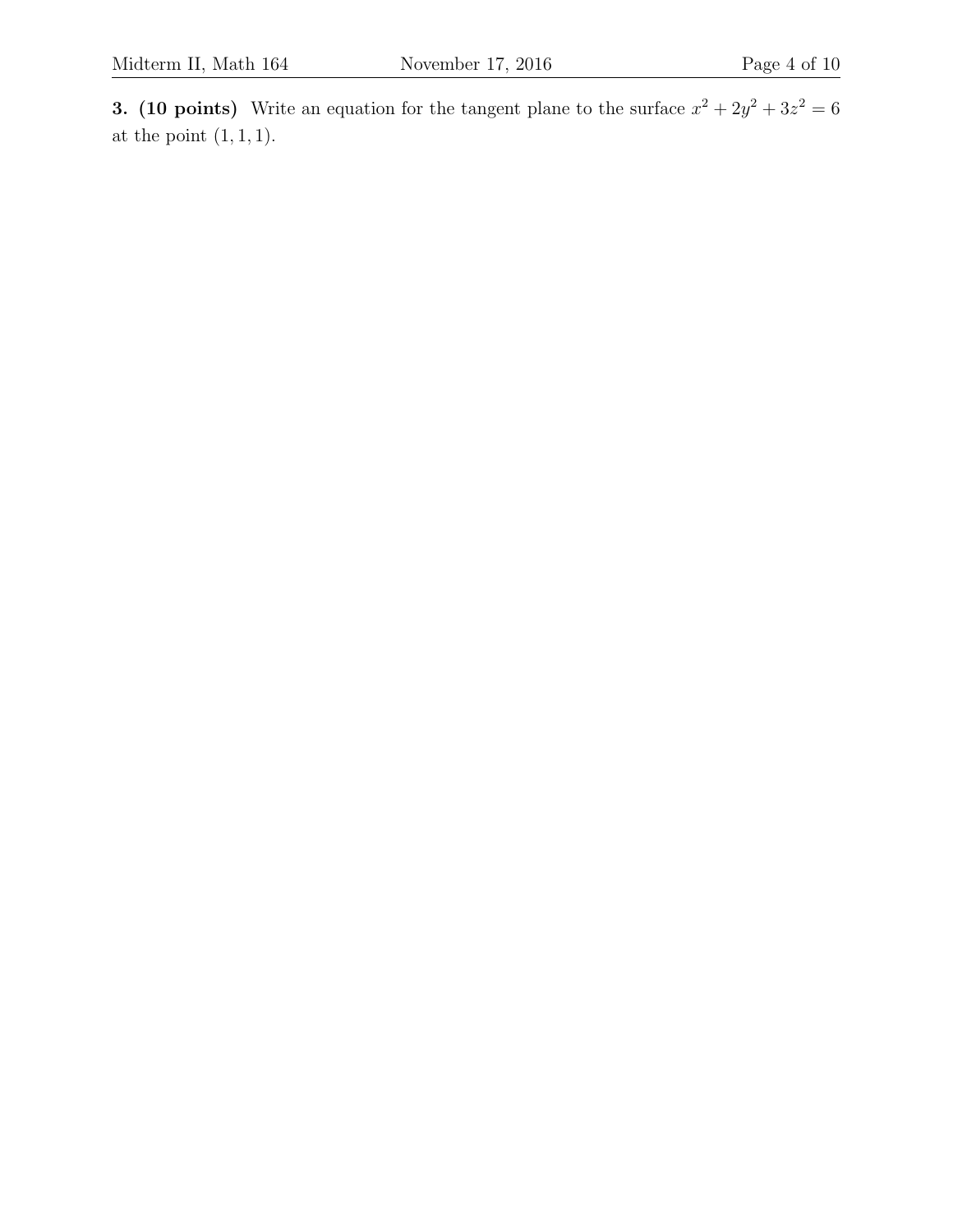4. (15 points) Find the directional derivative of  $f(x,y) = 2x^2y^3 + 6xy$  at (1,1) in the direction of a unit vector whose angle with the positive x-axis is  $\pi/6$ . (Recall that  $\cos(\pi/6) =$ √  $3/2)$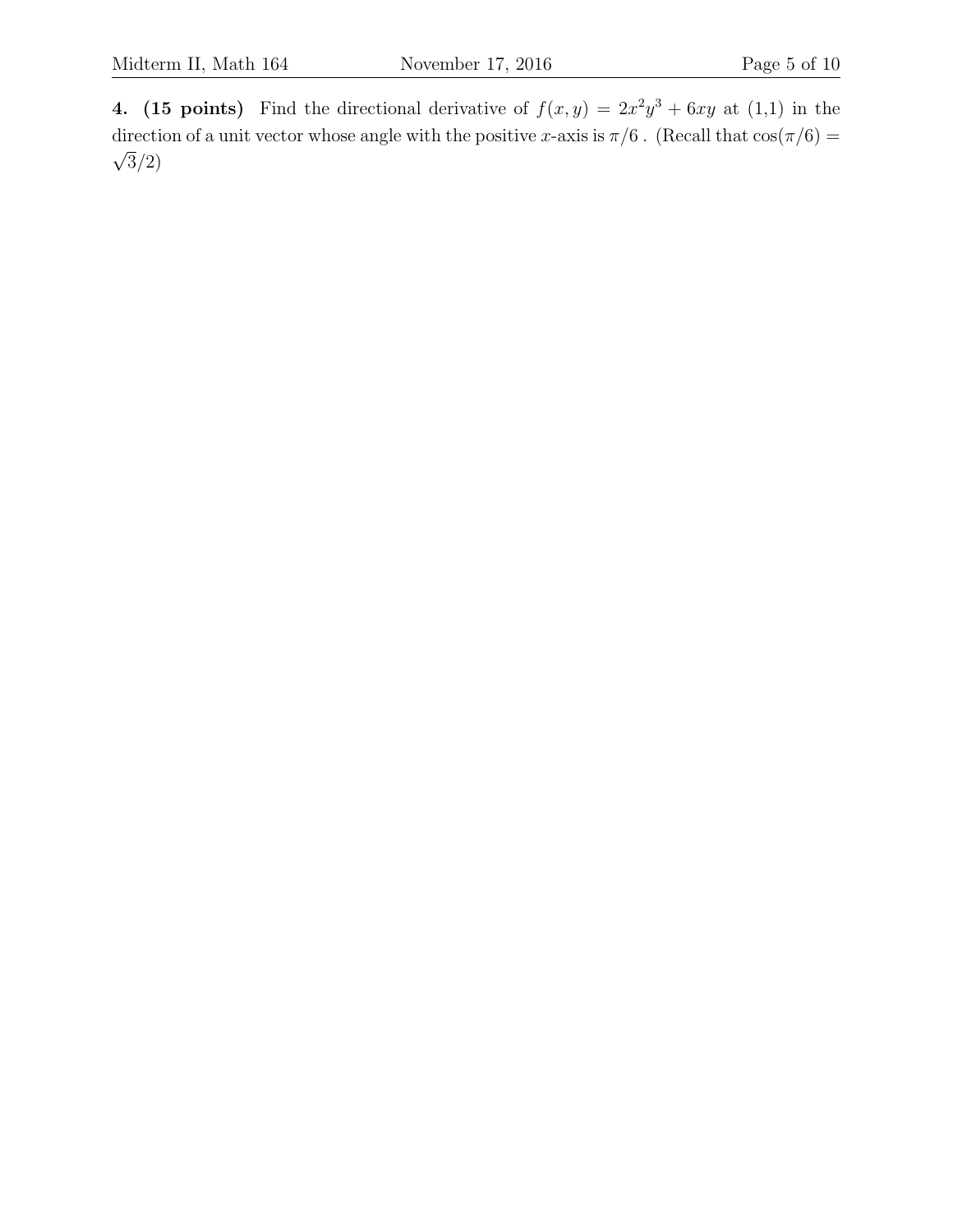**5.** (25 points) a) Consider the function  $f(x,y) = x^2y - 2xy + 2y^2 - 15y$ . Find all the critical points of  $f$  and classify them as relative maxima, relative minima, or saddle points.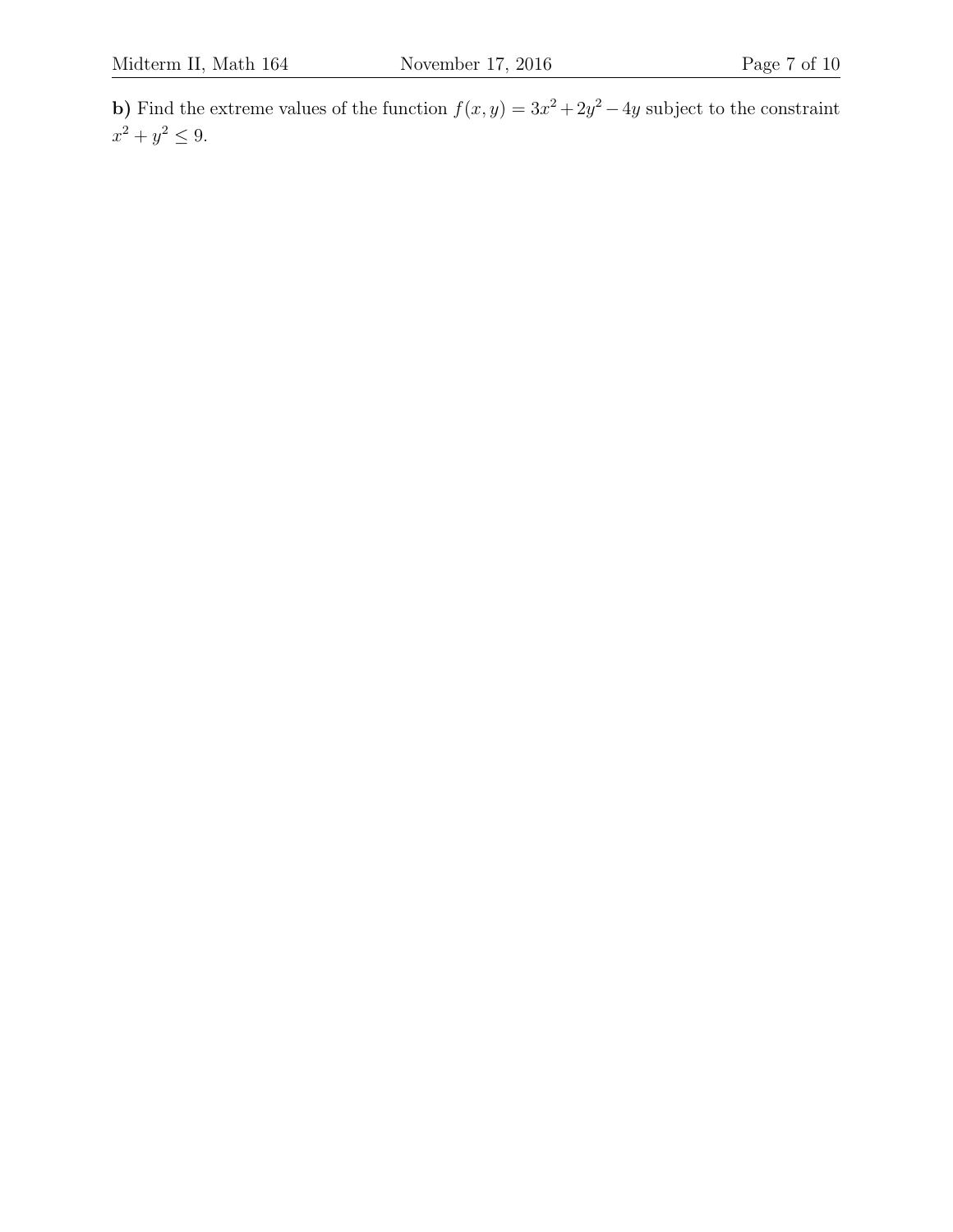6. (15 points) Evaluate the integral by reversing the order of integration.

$$
\int_0^8 \int_{\sqrt[3]{y}}^2 e^{x^4} dx dy
$$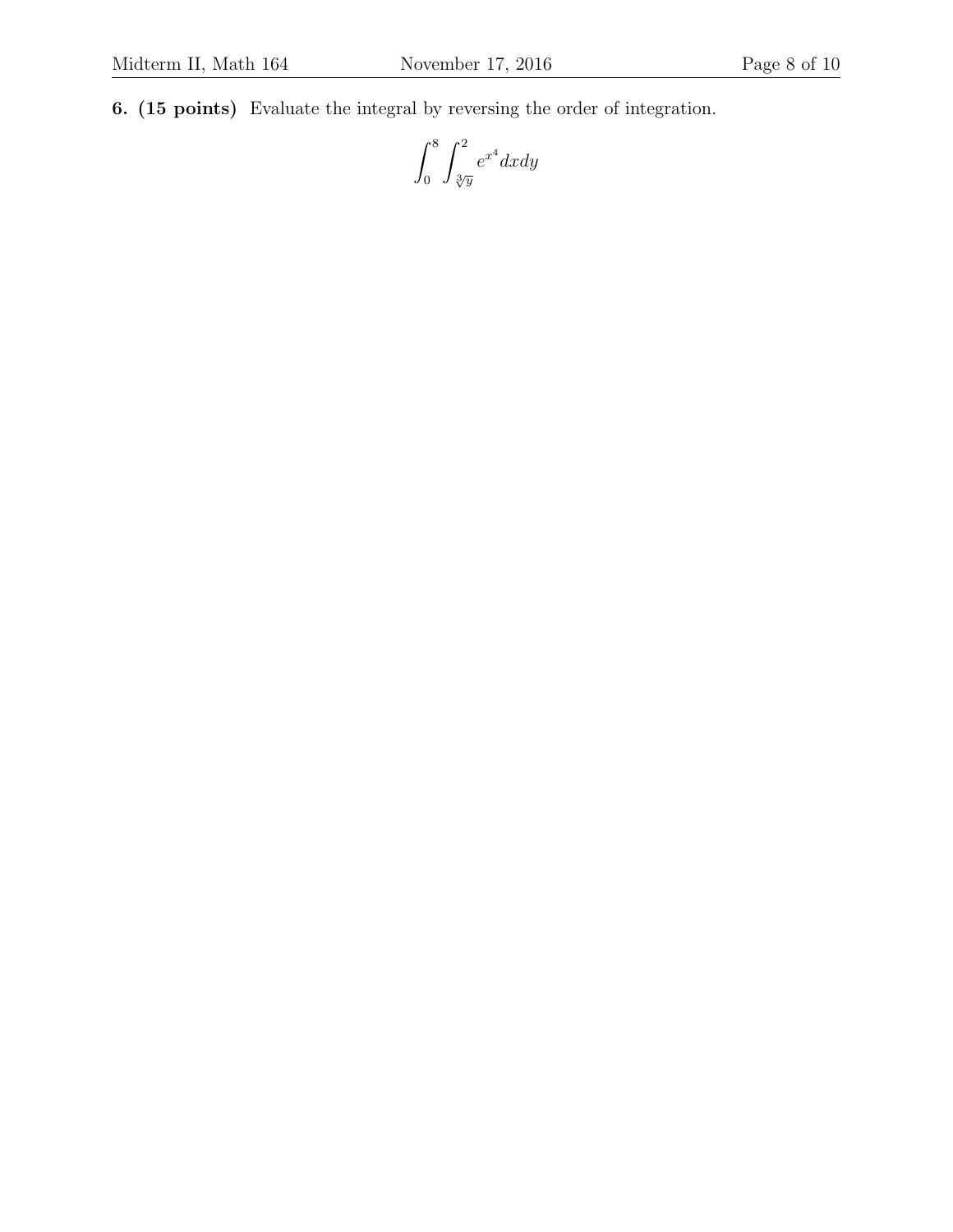7. (10 points) Use polar coordinates to find the volume of the solid bounded by the paraboloids  $z = 3x^2 + 3y^2$  and  $z = 4 - x^2 - y^2$ .